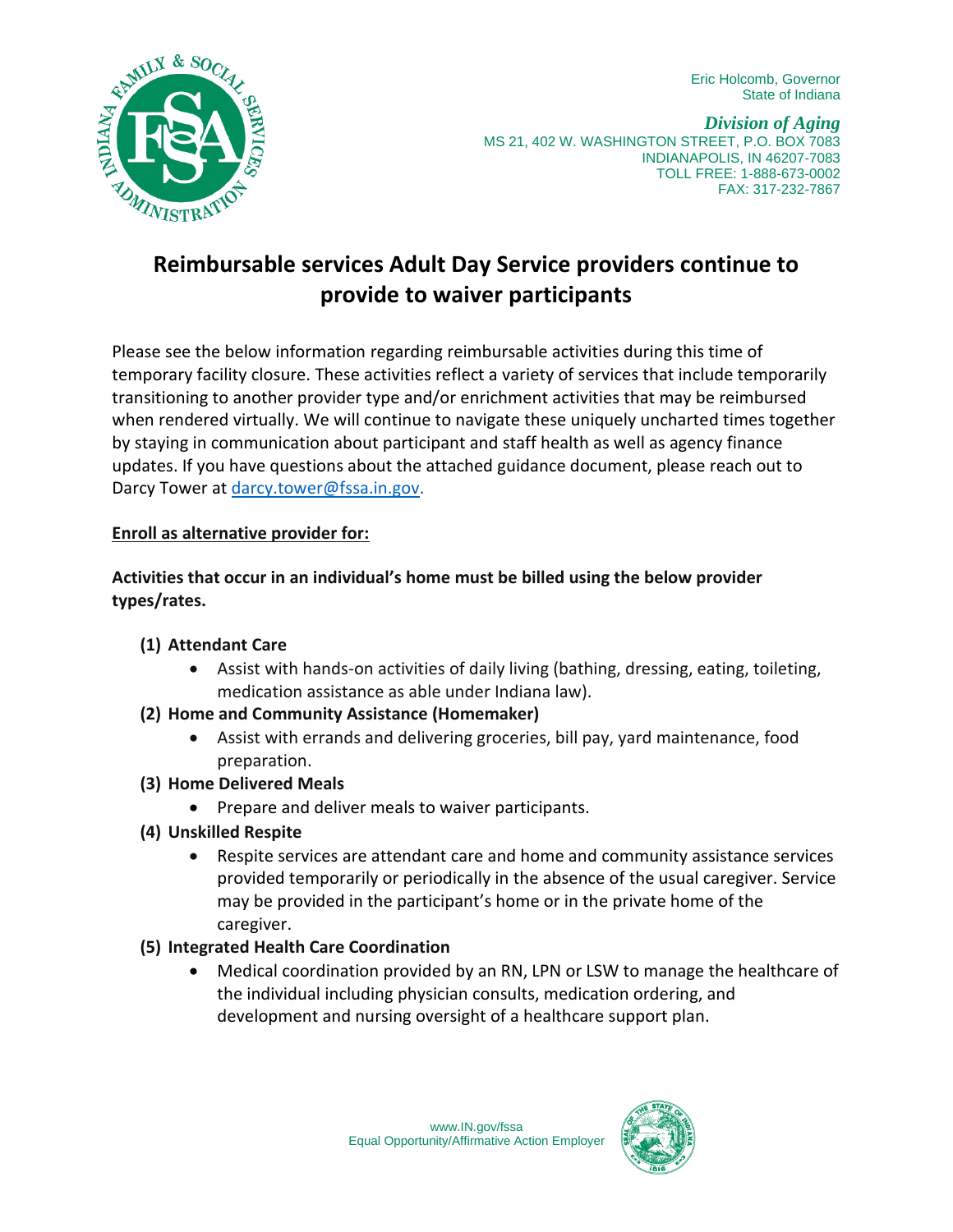• The purpose of healthcare coordination is stabilization, delaying/preventing deterioration of health status, management of chronic conditions, and/or improved health status.

## **Virtual Enrichment Activities for Adult Day Participants**

**This should be used for those participants who have the technology and are responsive to these activities.**

**Technology may include phones or iPad or other similar technology**

**Virtual adult day activities may be billed using the adult day service and rate.** 

- **(1) Participant Wellness Checks** 
	- Contact ADS participants by phone daily, bi-weekly or weekly based on ADS participants needs.
	- Utilize technology devices such as phones or iPad and conduct Facetime checks (include the following).

#### **Physical Health**

- o Seeing doctor(s) regularly.
- o Taking prescribed medications on schedule.
- o Exercising.
- o Eating nutritious meals regularly.
- o Getting enough sleep.
- o Not misusing alcohol or drugs.

#### **Social Health**

- o Seeing family and friends on a regular basis.
- o Keeping up with at least one enjoyable.
- o Having fun at least once a week.

#### **Emotional Health**

- o Receiving ongoing emotional support from at least one person to reduce social isolation.
- $\circ$  Have at least one outlet for stress (e.g., an enjoyable activity, confiding in someone, writing, exercise, meditation or relaxation techniques) that is used regularly.
- Utilize nursing staff to conduct weekly or bi-weekly in-home checks with participants to ensure vitals, blood pressure, blood sugar levels, etc. are monitored (when necessary).

## **(2) Informal caregiver wellness checks and support**

- Contact ADS participants by phone daily, bi-weekly or weekly based on ADS participants needs.
- Utilize technology devices such as phones or iPad and conduct Facetime checks (include the following).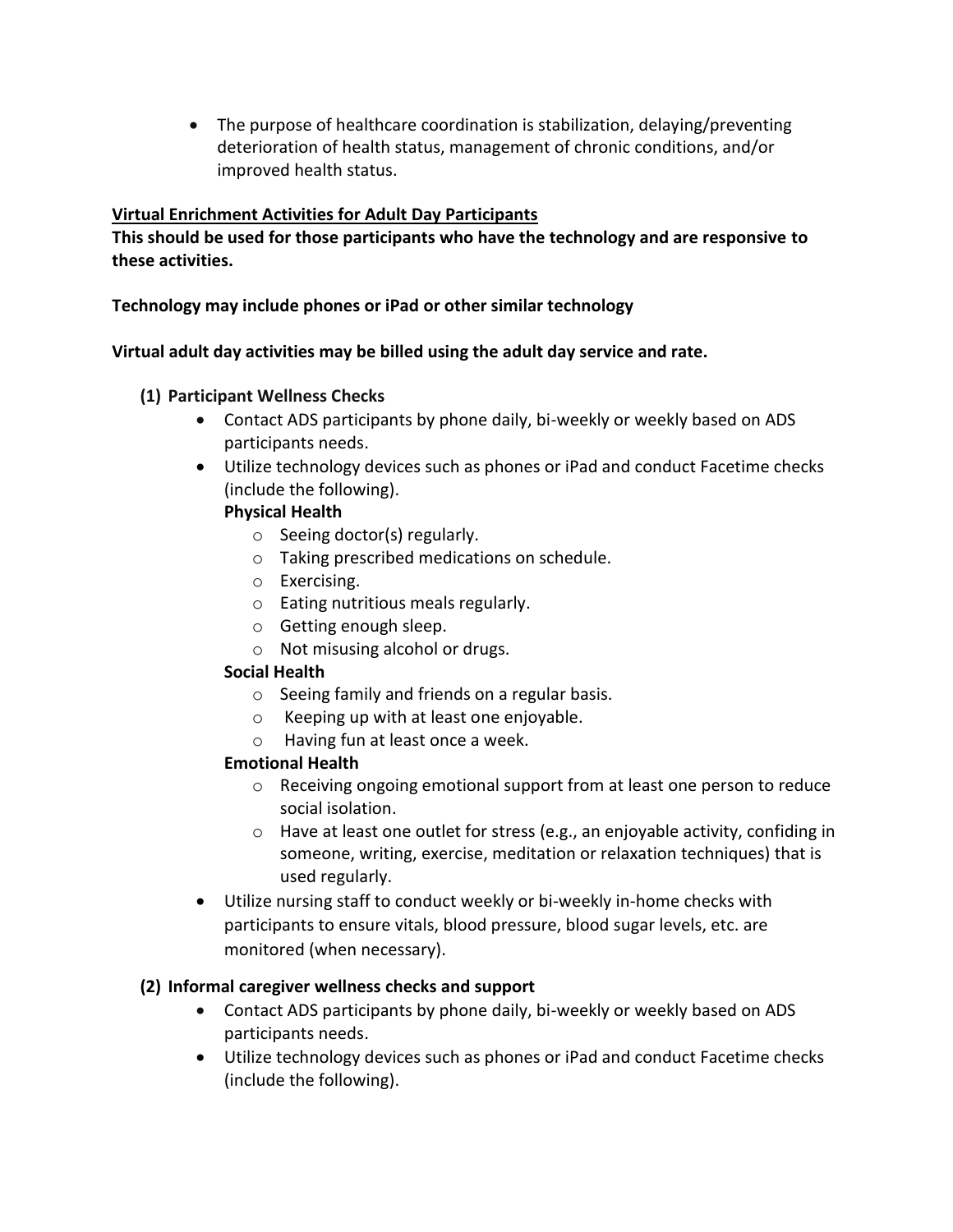## **Physical Health**

- o Seeing doctor(s) regularly.
- o Taking prescribed medications on schedule.
- o Exercising.
- o Eating nutritious meals regularly.
- o Getting enough sleep.
- o Not misusing alcohol or drugs.

## **Social Health**

- o Seeing family and friends on a regular basis.
- o Keeping up with at least one enjoyable activity.
- o Having fun at least once a week.

## **Emotional Health**

- $\circ$  Receiving ongoing emotional support for the caregiving situation from at least one person.
- o Have at least one outlet for stress (e.g., an enjoyable activity, confiding in someone, writing, exercise, meditation or relaxation techniques) that is used regularly.
- o Understanding that typical emotional responses to caregiving include denial, anxiety frustration, anger, guilt, shame, and grief.
- o If unable to handle difficult emotions, caregiver will get help.

# **Caregiving Health**

- o Understands participant's diagnosis and prognosis.
- o Understands what type of care participant needs and has a plan to provide it.
- o Develop plan for the future as participant needs changes and/or know where to get help making a plan.
- o Asking for, and accepting, help from family, friends, neighbors, members of community, and professionals.
- o In regular contact with other caregivers.

# **(3) Health education (safety tips for wellness during COVID-19)**

- Appropriate handwashing technique.
- Social distancing reminders.
- Strategies to improve social isolation.
- Reminder to have regular temperature checks.
- **(4) Nutrition education**
- **(5) Adult Day staff assistance with virtual tours of national museums, zoos and national historic sites**
- **(6) Adult Day staff assistance with virtual library. Reading a book together. Book club discussion**
- **(7) Telephone bingo**
- **(8) Music: sing-alongs**
- **(9) Arts and crafts activities Senior happy hour**